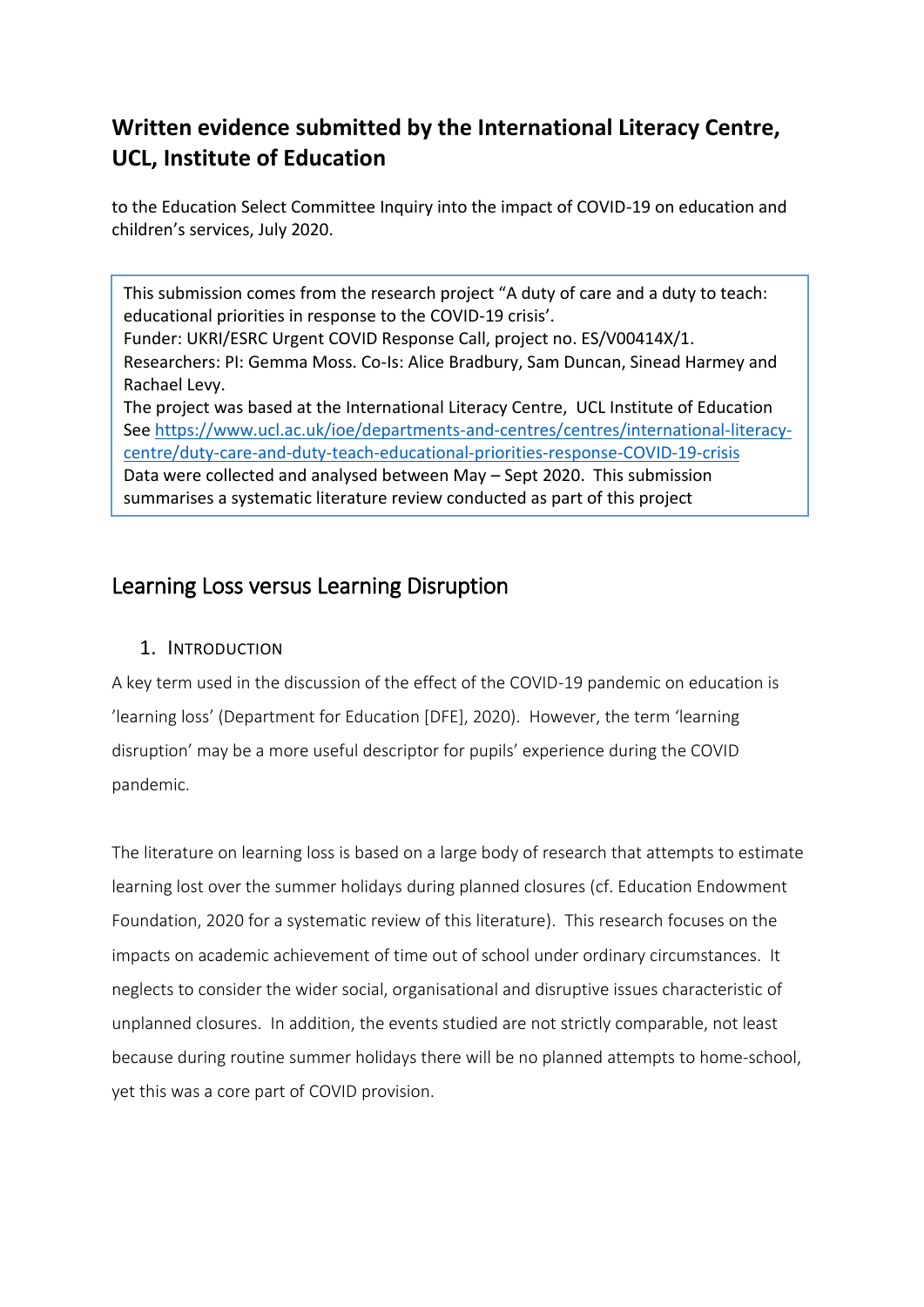Given that the closures that have occurred due to COVID-19 are unplanned, and part of a wider health and social crisis, we suggest that the literature on unplanned school disruption is a more useful reference point to inform understanding of the likely impacts of school closures during COVID on children's education. As part of our ESRC funded project, *A Duty of Care and a Duty to Teach*, (See also Moss, Bradbury, Duncan, Harmey, & Levy, 2020) we conducted a systematic review of the literature on crises which have disrupted education, such as unplanned closures due to weather (e.g. Hurricane Katrina) or health related events (e.g. SARS). The circumstances in which the global COVID-19 pandemic arose, and the resultant lockdowns and school closures that took place, are more similar to the events this literature has explored.

To contribute to planning for recovery, we synthesised recommendations for factors that were deemed important in helping schools and pupils return to more normal ways of working. Many of these recommendations are directly relevant to the question: *"What contingency planning can be done to ensure the resilience of the sector in case of any future national emergency?"*

In the next sections, we present a brief account of the methods used, provide a summary of key findings and policy recommendations, displayed in Figure 1, followed by more detailed summaries of each key theme, setting out the conclusions derived from the literature that we included in our systematic review.

### 2. METHODS

We conducted a systematic review of peer-reviewed literature about school closure and/or reopening due to natural disasters or health related events like pandemics. Overall, we screened 307 studies, conducted a full review of 47 studies and, following a quality evaluation, synthesised the findings of 15 studies. We used Dixon-Woods et al., (in Gough et al., 2012) suggestion that the studies be evaluated by considering if (a) researchers provided a clear account of the process they employed, (b) had enough data to support their conclusion, (c) used appropriate methods of analysis, and (d) that the claims were warranted given method.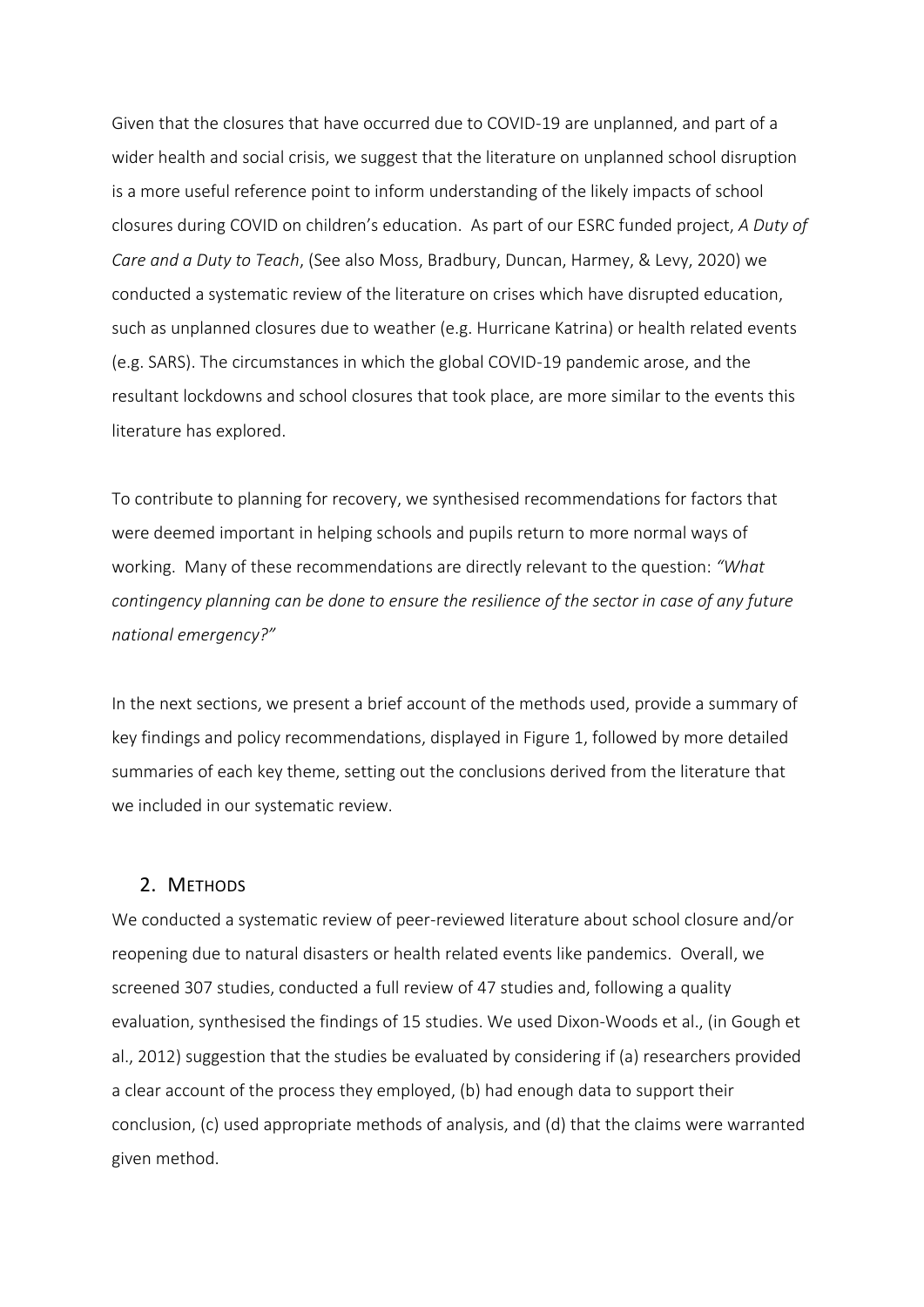|  | 3. KEY FINDINGS AND RECOMMENDATIONS FOR POLICY AND PRACTICE FOLLOWING UNPLANNED CLOSURES. FIGURE 1. |  |  |  |  |  |
|--|-----------------------------------------------------------------------------------------------------|--|--|--|--|--|
|--|-----------------------------------------------------------------------------------------------------|--|--|--|--|--|

| Theme                                                                                                                                          | Finding                                                                                   | Recommendation                                                                                                                                                                                                                                                      |  |  |
|------------------------------------------------------------------------------------------------------------------------------------------------|-------------------------------------------------------------------------------------------|---------------------------------------------------------------------------------------------------------------------------------------------------------------------------------------------------------------------------------------------------------------------|--|--|
| School Leadership                                                                                                                              | Leaders' local knowledge was essential in knowing the<br>needs of the community.          | Provide school leadership with the autonomy to use funds as<br>they see fit                                                                                                                                                                                         |  |  |
| School leaders are<br>pivotal in the<br>return to school<br>following<br>unplanned<br>closures.                                                | The experience of the event was vital in feeding into future<br>contingency plans         | Provide school leadership with the time and opportunity to<br>reflect on the experience of the event and to develop a clear<br>contingency plan that would account for (a) communication<br>systems (b) chains of information and (c) the needs of the<br>community |  |  |
|                                                                                                                                                | School leaders play a vital role in caring for the social and<br>emotional needs of staff | Provide school leadership with the necessary resources to<br>support employees' mental health                                                                                                                                                                       |  |  |
| <b>Curricular Foci</b><br>Schools are<br>essential in the<br>return to<br>normalcy and the<br>curriculum needs<br>to be responsive<br>to needs | Children needed to be educated about the event                                            | Provide learning materials that will educate children about<br>the facts about COVID-19                                                                                                                                                                             |  |  |
|                                                                                                                                                | Children are likely to need a change in pace and content                                  | Return to normal with an acknowledgement that children<br>need more time and flexible opportunities to learn                                                                                                                                                        |  |  |
|                                                                                                                                                | The curriculum can provide a means for children to express<br>themselves                  | Focus on content which will provide a vehicle for children to<br>express themselves through the arts and literature                                                                                                                                                 |  |  |
| <b>Mental Health</b><br>Schools are<br>essential in<br>supporting the<br>mental health of<br>students.                                         | Unplanned closures can affect the mental health of<br>students                            | Provide teachers with the training to deal with trauma                                                                                                                                                                                                              |  |  |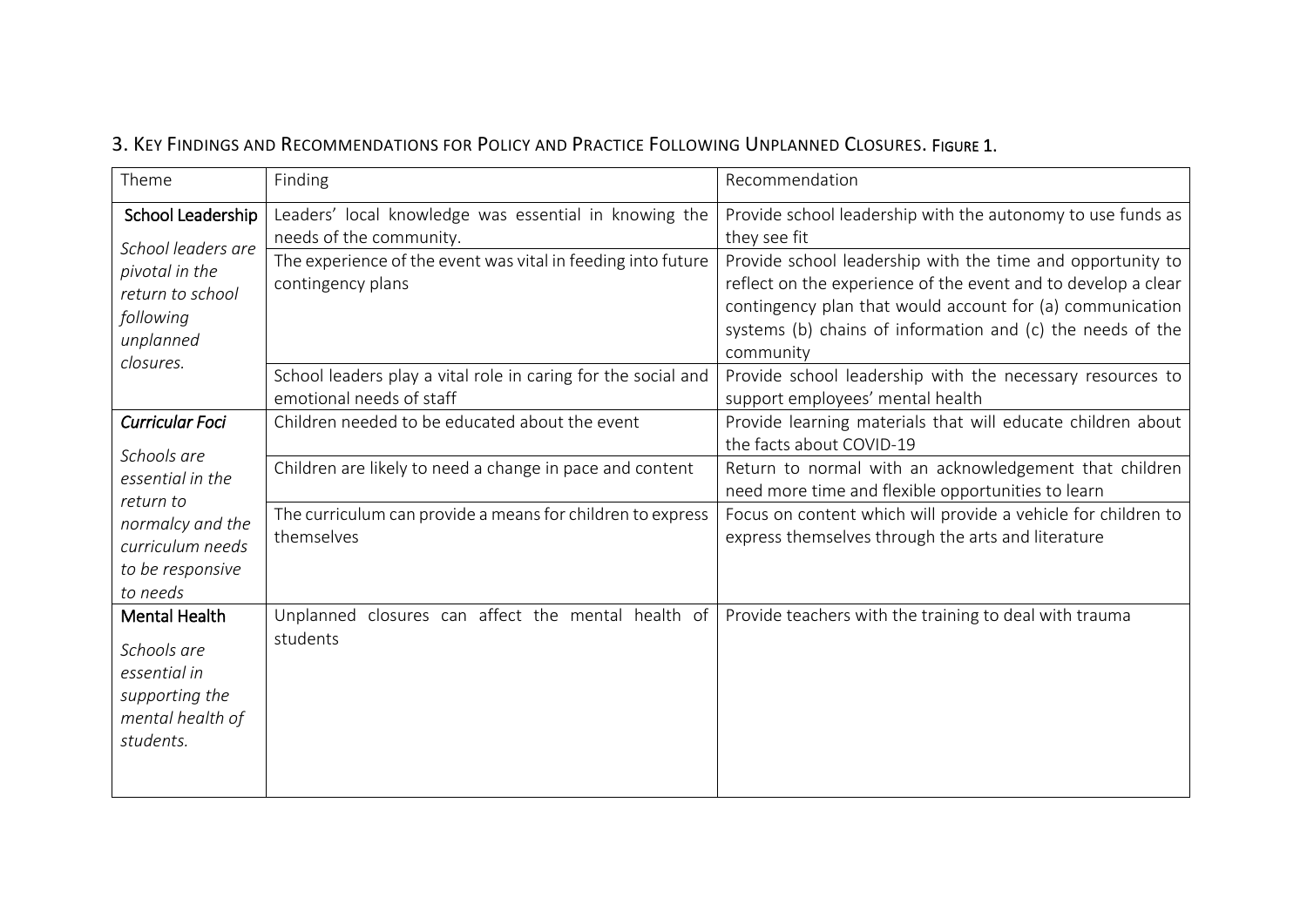### 4. SCHOOL LEADERSHIP

#### 4.1 LEADERS' LOCAL KNOWLEDGE WAS ESSENTIAL IN RESPONDING TO THE NEEDS OF THE COMMUNITY.

A key theme in studies that documented unplanned school closures caused by crisis was the understanding that schools play an integral role in the communities in which they are located. In this literature, schools are treated as sites of safety and support at times of crisis with school leadership playing a pivotal role in developing appropriate social support, tailored to the communities' needs (Mutch, 2015). Fletcher and Nicholas (2016) conducted a study examining the role of principals in supporting students learning during and after natural disaster. Using semi-structured interviews they found that school leaders know the community well and this allows them to play a pivotal role in ensuring social cohesion. Mutch conducted an exploratory study with school teams using semi-structured interviews and focus groups with teachers and arts-based methods with students in four schools in Christchurch following an earthquake. She found that school leaders are better placed than outside authorities to understand their school communities' needs based on local knowledge – they are aware of the nuances of the context, the relationships and the school community and understand much more precisely how and when this knowledge matters for recovery. Stuart et al. (2013) in case studies conducted both six months and 36 months after major snowstorms found that school leaders have specific local knowledge which is key in examining how schools managed temporary school closures and the consequences of these closures. O'Connor and Takahashi (2014) conducted two case studies in New Zealand and Japan comparing the responses of schools post-earthquake. Through a series of semistructured interviews with the school community they concluded that it was school leaders that are better placed than central government to see more clearly the actual needs of the community (O'Connor et al., 2014).

In conclusion, it was evident in the studies we reviewed that extraordinary and unplanned events brought out the best in communities while also highlighting their vulnerabilities. School leaders played central roles in recognising and responding to the needs of their community, particularly the most vulnerable, and were able to do so well through their local knowledge.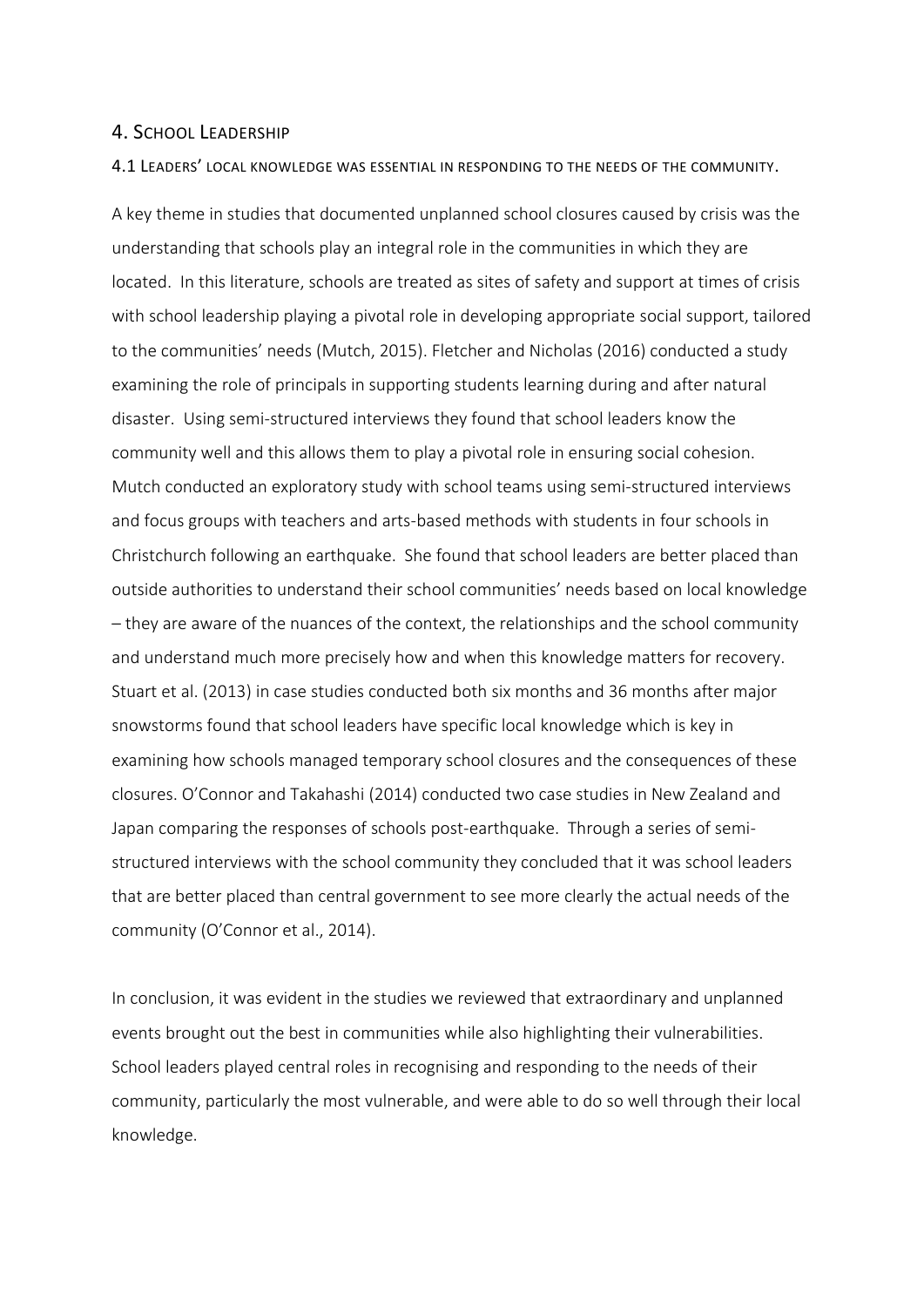#### 4.2 LEARNING FROM THE EVENT WAS VITAL IN FEEDING INTO FUTURE CONTINGENCY PLANS

It is inevitable that there are lessons to be learned following an unplanned closure both in terms of what to do if it were to happen again and in dealing with related incidents following the event. Emergency preparedness plans are designed to address these issues in the case of natural disasters. While certainly, school closures related to the COVID-19 pandemic were slightly different to closure due to an earthquake there are several similarities in terms of the challenges it posed for school leadership – for example, opening new lines of communication with parents and families, provision of alternate education (online learning), and contingency planning for future closures.

An overriding theme in the studies we reviewed was the need to be prepared to communicate information effectively and clearly with the larger school community during the event. Howat et al. (2012) in an ethnographic study that used both interviews and focus groups in schools following reopening after Hurricane Katrina found that issues regarding communication caused significant tension in schools and communities. Stuart et al. (2013) also found that diffuse leadership and a lack of clear lines of responsibility caused tension. They considered that once the event was over, school leadership would benefit from building in time to reflect on how effective communication was managed in order to learn from the past for any future events. They found that good communication was particularly crucial, given the need to keep the school community informed about what, in effect, may be a wide ranging of decisions that have to be made quickly (Mutch, 2015). Mutch (2016) conducted 25 semi-structured interviews of both individuals and groups focusing on school communities and the role of community in recovery post-crisis. Using a constant-comparative method to examine the data collected, she highlighted the vital role that communication plays and recommended that, wherever possible, communication must be maintained, be timely, and contain accurate information.

Schools need time to reflect on their response to closures and subsequent reopening due to the COVID-19 pandemic. Contingency plans should include a particular focus on lines of communication.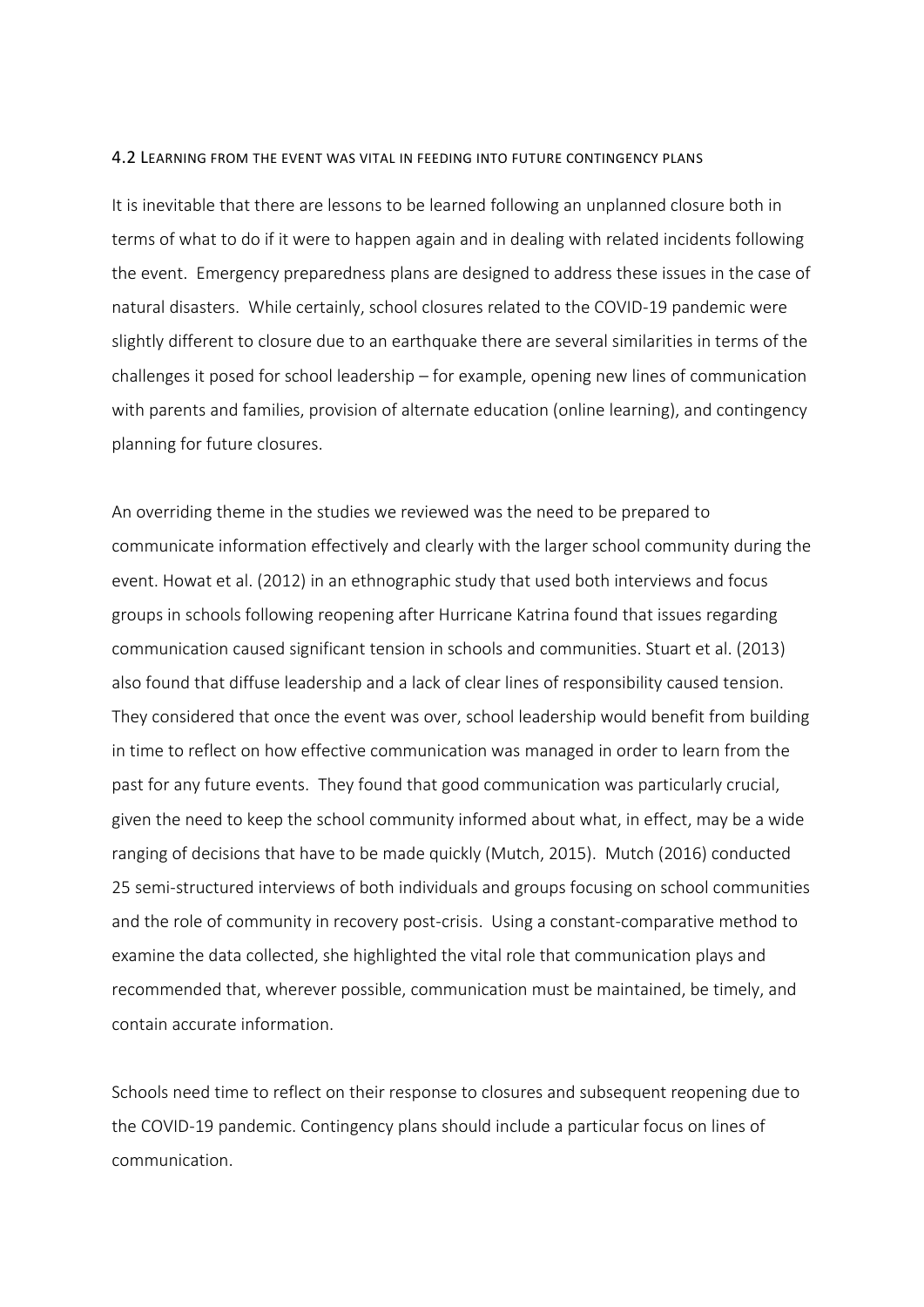4.3 SCHOOL LEADERS PLAY A VITAL ROLE IN CARING FOR THE SOCIAL AND EMOTIONAL NEEDS OF STAFF

A strong theme in all the literature we reviewed was a focus on the social and emotional wellbeing of staff as well as students following closures due to unplanned events. School leaders have a role to play in supporting staff, many of whom may have compromised wellbeing after stressful events (Direen, 2016), even though they have returned to school and seeming normality (Howat et al., 2012). The fact that the unplanned event may have had significant impacts on the social, emotional, physical, and economic well-being of the school community needs to be acknowledged. Indeed, returning in itself may be a source of anxiety. From this point of view, Mutch (2017) in her study of school closures post-earthquake in Canterbury found that making too many changes too soon after the event was unhelpful.

In the COVID context, the literature suggests that some staff will be returning to school under stress and creating school normalcy should be a priority (Howat et al., 2012; Ward et al., 2008) rather than introducing new programmes or initiatives.

### 5. CURRICULAR FOCI

### 5.1 CHILDREN NEEDED TO BE EDUCATED ABOUT THE EVENT

Schools can play a pivotal role in educating children about the event itself. In terms of public health events like COVID-19 this seems particularly important. Johnson et al. (2014) conducted focus group interviews with teachers about a disaster preparedness curriculum that was implemented after the Christchurch earthquake of 2011. Analysis of their interviews, suggested that schools can play a pivotal role in addressing misinformation, dispelling rumours, and provide education about what happened and what may happen in potential future events.

Schools are well placed, with appropriate support, to support children to learn about COVID-19 and how to stay healthy in an age appropriate manner.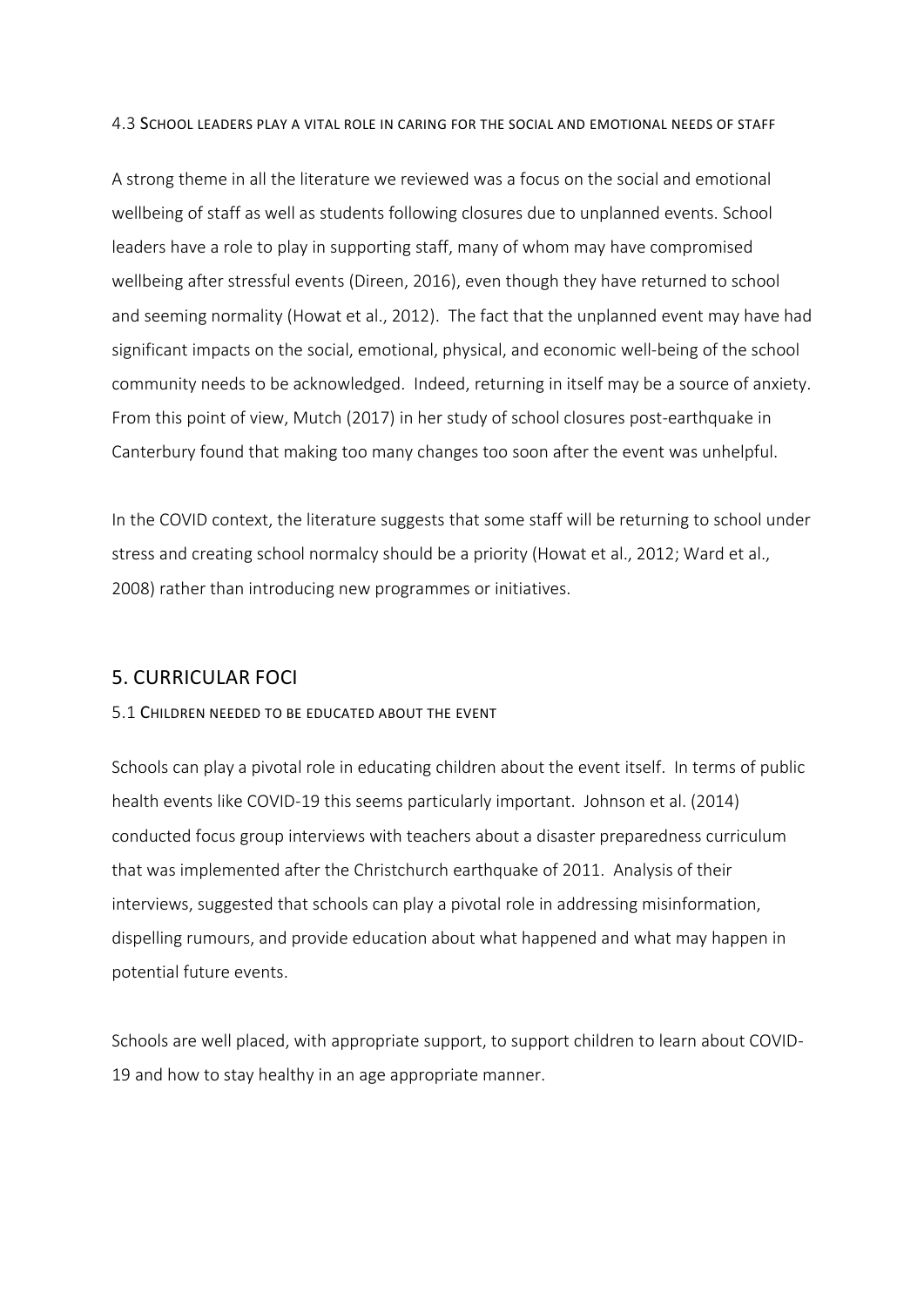#### 5.2 THE CURRICULUM IS AN IMPORTANT MEANS OF SUPPORTING CHILDREN'S RETURN TO NORMALCY

In terms of curriculum, there was only one study which documented the effect of an unplanned event on academic achievement. Lamb et al. (2013) documented the effect of Hurricane Katrina on mathematics achievement in Mississippi and found negative changes for some sub-groups but not all. In contrast, other studies focused on how curriculum can be used as a vehicle to support children's return to normalcy. For example, Johnson et al. (2014) recommended changing the curriculum to respond to the event through literature and writing. Alvarez (2010) conducted an ethnography investigating how Hurricane Katrina impacted teaching practices in English and the role of writing and storytelling. She found that providing time and space to write was a positive pedagogical practice in these circumstance. Indeed she suggested that teaching in these circumstances demands both a change of pace and content and an opportunity to both tell their stories and listen to others.

In sum, the literature on the curriculum following unplanned events emphasised the need to review how curriculum could be paced appropriately and leveraged to support a return to normality.

### 6. MENTAL HEALTH OF STUDENTS

Schools can have a positive influence on the mental health of the school community following an unplanned event if teachers are prepared to deal with distress (Barrett et al., 2012). Barrett et al. in an ethnographic study reported that following Hurricane Katrina schools reported that students had difficulty with concentration and there was a need to adapt pace and content of what was being taught. Many studies emphasised the need to equip teachers to be able to recognise and deal with the effects of trauma (Johnson et al., 2014; Ward et al., 2008). For example, Ward et al. (2008) conducted a survey post-Katrina and then held a conference for discussion of the findings with survey participants. Their participants reported a need to be equipped to provide psychological support. O'Connor and Takahashi's (2014) case study of children in both New Zealand and Japan following an earthquake found that children's responses to events may not manifest for months as they begin to adjust to school, process events and become more willing to talk about something distressing.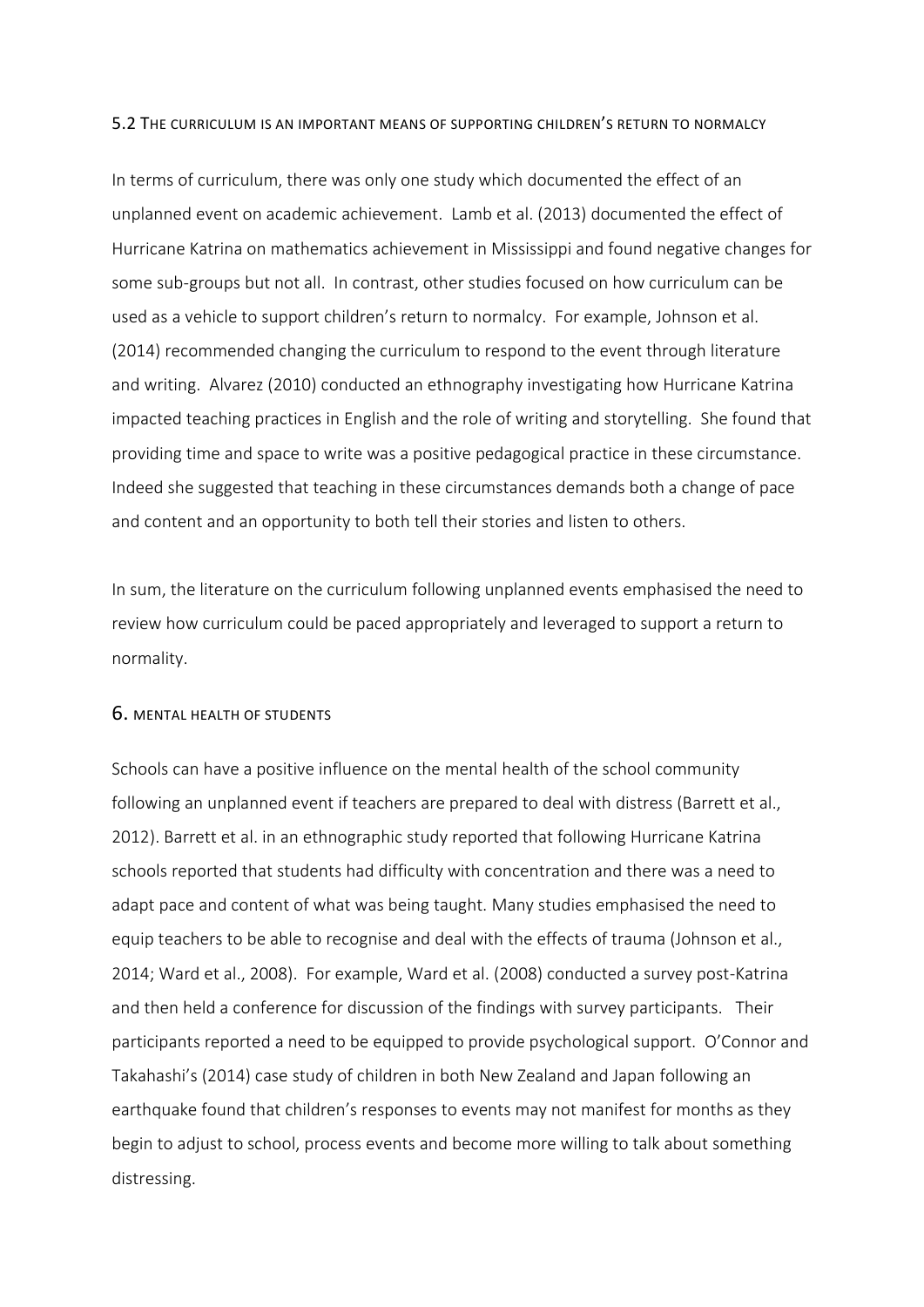O'Connor and Takahashi (2014) described how, when children returned to school following earthquakes in New Zealand and Japan, children enjoyed the distraction of school and the opportunities to play with their peers. Indeed they stated that schools following these events can 'keep children safe, support learning, support staff and family, and manage anxiety (p.48)'. As Mutch (2016) suggested: schools can become a locus for supporting the community to come together, to learn to self-advocate and, indeed, celebrate successes.

These findings suggested that resilience can be built by attending to the mental health needs of the school community. In the case of COVID-19, children may have experienced illness, food poverty, and prolonged absence from a wider family network and, indeed, their friends, and may have suffered or be suffering from trauma. To best support children, teachers need to be able to recognise the signs of trauma. This may be a professional development need.

### 7. SUMMARY

The existing literature on cases of learning disruption after unplanned events such as natural disasters is more helpful in planning for school resilience post-COVID in the UK than the research on learning 'lost' over the annual summer holidays.

The important lessons to be learnt from research on learning disruption are that:

- School leaders are pivotal in the return to school following unplanned closures.
- Schools are essential in the return to normalcy and the curriculum needs to be responsive to needs
- Schools are essential in supporting the mental health of both students and the wider school community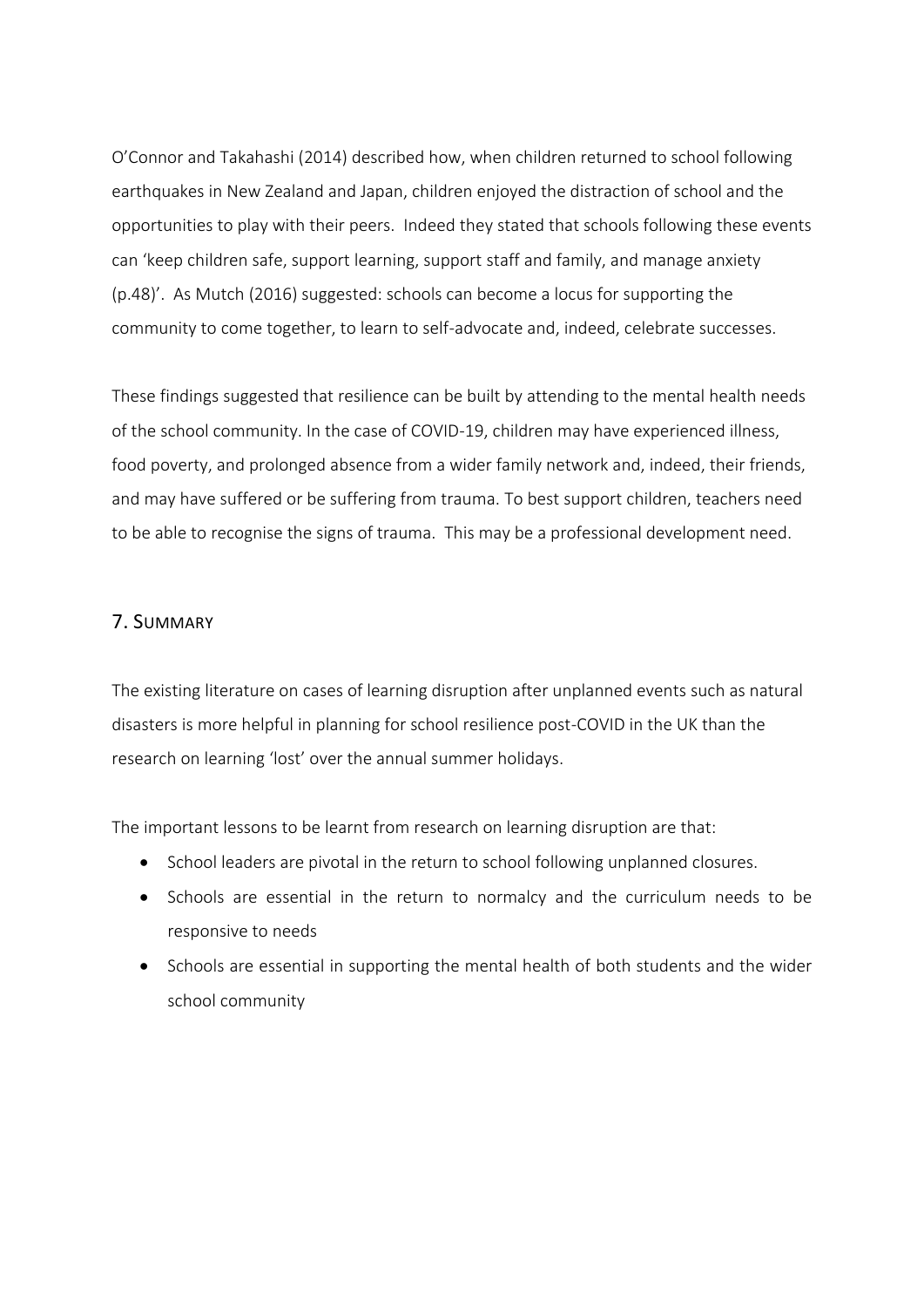## References

\*Alvarez, D. (2010). "I Had To Teach Hard": Traumatic conditions and teachers in post-Katrina classrooms. *High School Journal, 94*(1), 28–39.

\*Barrett, E. J., Ausbrooks, C. Y. B., & Martinez-Cosio, M. (2012). The tempering effect of schools on students experiencing a life-changing event: Teenagers and the hurricane Katrina evacuation. *Urban Education, 47*(1), 7–31.

\* Direen, G. (2016). Principals as leaders in a post-disaster setting: Experiences in Greater Christchurch since the 2010 and 2011 earthquakes. *Educational Leaders.* Ministry of Education, New Zealand

Education Endowment Foundation (2020) *Impact of school closures on the attainment gap: Rapid Evidence Assessment,* London: Education Endowment Foundation.

Department for Education (2020) *Billion pound COVID catch-up plan to tackle impact of lost teaching time*. Retrieved on line at [https://www.gov.uk/government/news/billion-pound](https://www.gov.uk/government/news/billion-pound-covid-catch-up-plan-to-tackle-impact-of-lost-teaching-time)[covid-catch-up-plan-to-tackle-impact-of-lost-teaching-time](https://www.gov.uk/government/news/billion-pound-covid-catch-up-plan-to-tackle-impact-of-lost-teaching-time)

\*Fletcher, J. & Nicholas, K.(2016) What can school principals do to support students and their learning during and after natural disasters?, *Educational Review, 68*(3), 358-374

Gough, D., Oliver, S. & Thomas, J. (2017). *An introduction to systematic reviews (2nd Edition*). London, UK: Sage Publications.

*\**Harvard Educational Review (2005) Editorial. Katrina and Rita: What Can the United States Learn from International Experiences with Education in Displacement? *75(4),* 357–363.

\*Howat, H., Curtis, N., Landry, S., Farmer, K., Kroll, T., & Douglass, J. (2012). Lessons from crisis recovery in Schools: How hurricanes impacted schools, families and the community. *School Leadership & Management, 32*(5), 487–501.

\*Johnson, V. A. & Ronan, K.R.(2014). Classroom responses of New Zealand school teachers following the 2011 Christchurch earthquake. *Natural hazards (Dordrecht)*, 72(2), pp.1075–1092.

\*Lamb J., Lewis, M. & Gross, S. (2013). The hurricane Katrina effect on mathematics achievement in Mississippi. *Social Science and Mathematics, 113*(2), 80-93

\*Mutch, C. (2015). Leadership in times of crisis: Dispositional, relational and contextual factors influencing school principals' actions. *International journal of disaster risk reduction*, 14,186–194.

\*Mutch, C., 2016. Schools as communities and for communities: Learning from the 2010- 2011 New Zealand earthquakes. *The School community journal*, *26*(1), p.115.